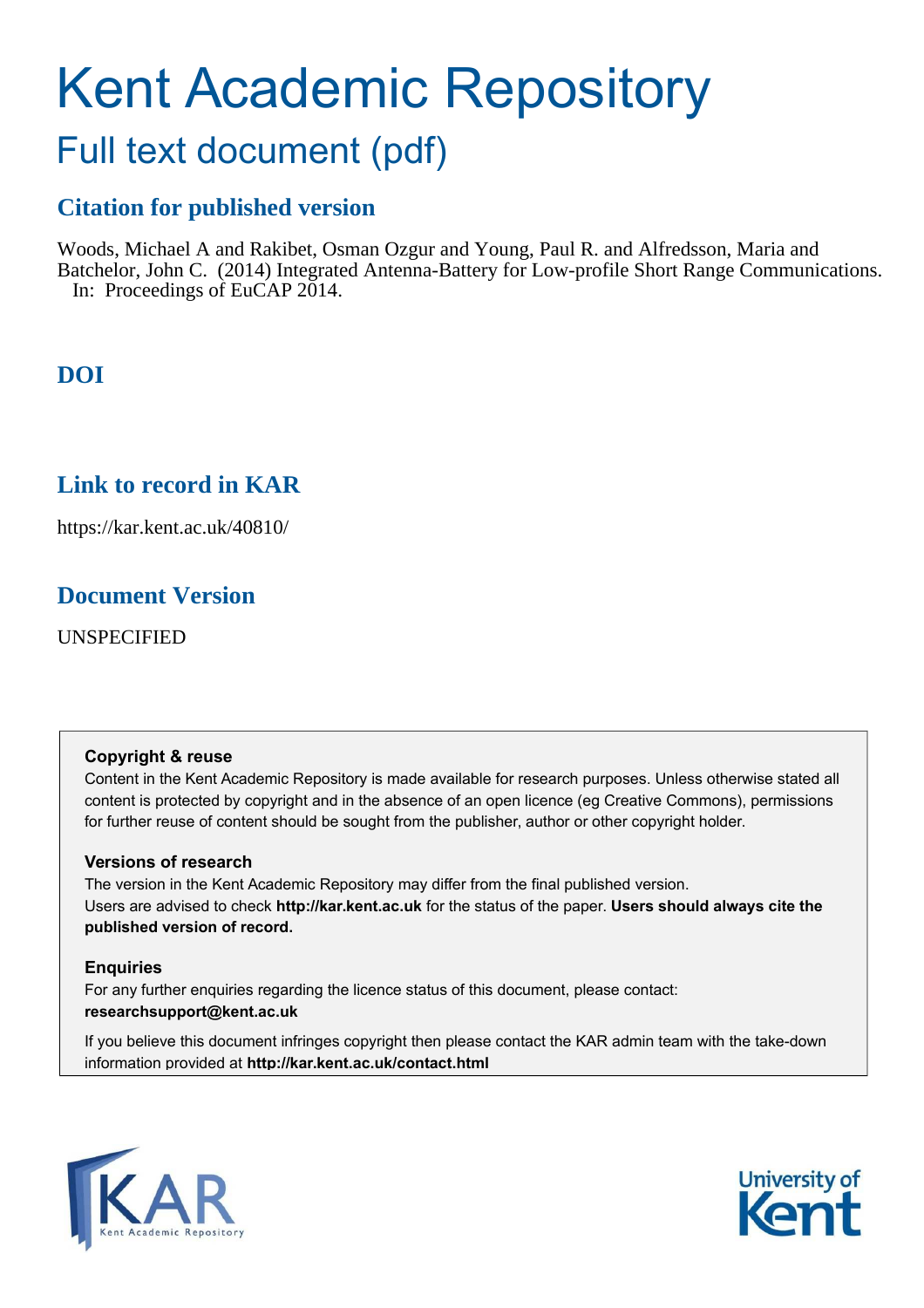# Integrated Antenna-Battery for Low-profile Short Range Communications

Michael A. Woods<sup>1,2</sup>, Osman O. Rakibet<sup>1</sup>, Paul R. Young<sup>1</sup>, Robert Luck<sup>2</sup>, Maria L. Alfredsson<sup>2</sup> and John C.  $B$ atchelor<sup>1</sup>

> <sup>1</sup> School of Engineering: University of Kent, Canterbury, Kent, UK, maw44@kent.ac.uk <sup>2</sup> School of Physical Sciences: University of Kent, Canterbury, Kent, UK

**Abstract—An integrated antenna-battery was designed in order to function at 2.45GHz, with short range Bluetooth applications considered. The model was derived from a previous study in which an integrated system was first explored. The tan was investigated for the substrate and this new structure was found to give favourable gains and efficiencies compared to the previous study. Experimental parameters were also applied to the model in the presence of a dielectric material. These experimental parameters gave improved results over the initial assumptions.** 

**Index Terms***—***antenna, low-profile, battery, short range.** 

#### I. INTRODUCTION

With the advent of new proximity location systems operating with Bluetooth links to smart phones, for instance the 'Tile' tag [1], there is interest in creating extreme lowprofile and integrated antenna/battery components for use at 2.45GHz. The battery and antenna are typically the bulkiest components in a transceiver system and it is therefore of interest to combine them and ideally use novel digital fabrication technologies to realize them using low profile conducting polymer films.

A standard lithium ion battery is comprised of two electrodes, an anode and cathode. Lithium ions will be transported between the two via an electrolyte solution [2]. Metallic current collectors present either side of the two electrodes allow for connection to an external circuit.

A requirement for the new low-profile integrated battery is that it be non-metallic. This means that the battery cannot have the metallic hermetic seal that is standard, and thus the metallic current collectors must be replaced with another highly conductive material, with conducting polymers being the main consideration. Conducting polymers are already in use in batteries and have shown promising results thus far [3]. One polymer of keen interest in electronics is PEDOT:PSS, a copolymer which has demonstrated conductivities of over 3000 S/cm in some cases upon treatment with sulphuric acid [4]. With conductivity values just a few orders below those of bulk metals such as copper, polymer electrolytes such as PEDOT:PSS are a viable alternative as current collectors in a non-metallic battery.

#### II. INTEGRATED BATTERY-ANTENNA STRUCTURE

Our antenna design is a symmetric slot antenna cut into a conducting film, with an electrolyte substrate underneath, followed by a second conducting layer, also with slots present. The conducting films are used to represent the anode and cathode of a solid state battery. Furthermore, they will also act as the battery terminals, providing the electrical conductivity needed for the battery to function.

Fig. 1 shows the integrated battery/antenna design proposed.



Fig. 1: Integrated battery/antenna design for Bluetooth application.

The CST (Computer Simulation Technology) Microwave Studio package transient solver was used to perform the required simulations for this investigation. The slot dipole antenna consisted of two symmetric slots cut into an upper conducting plane. The antenna structure is derived from that of [5], and is based on Nithisopa's CPW-fed slot dipole [6], and redesigned for the 2.45GHz band. The substrate was of a thickness of 0.3mm, with a relative permittivity  $(\epsilon_{r})$  of 3.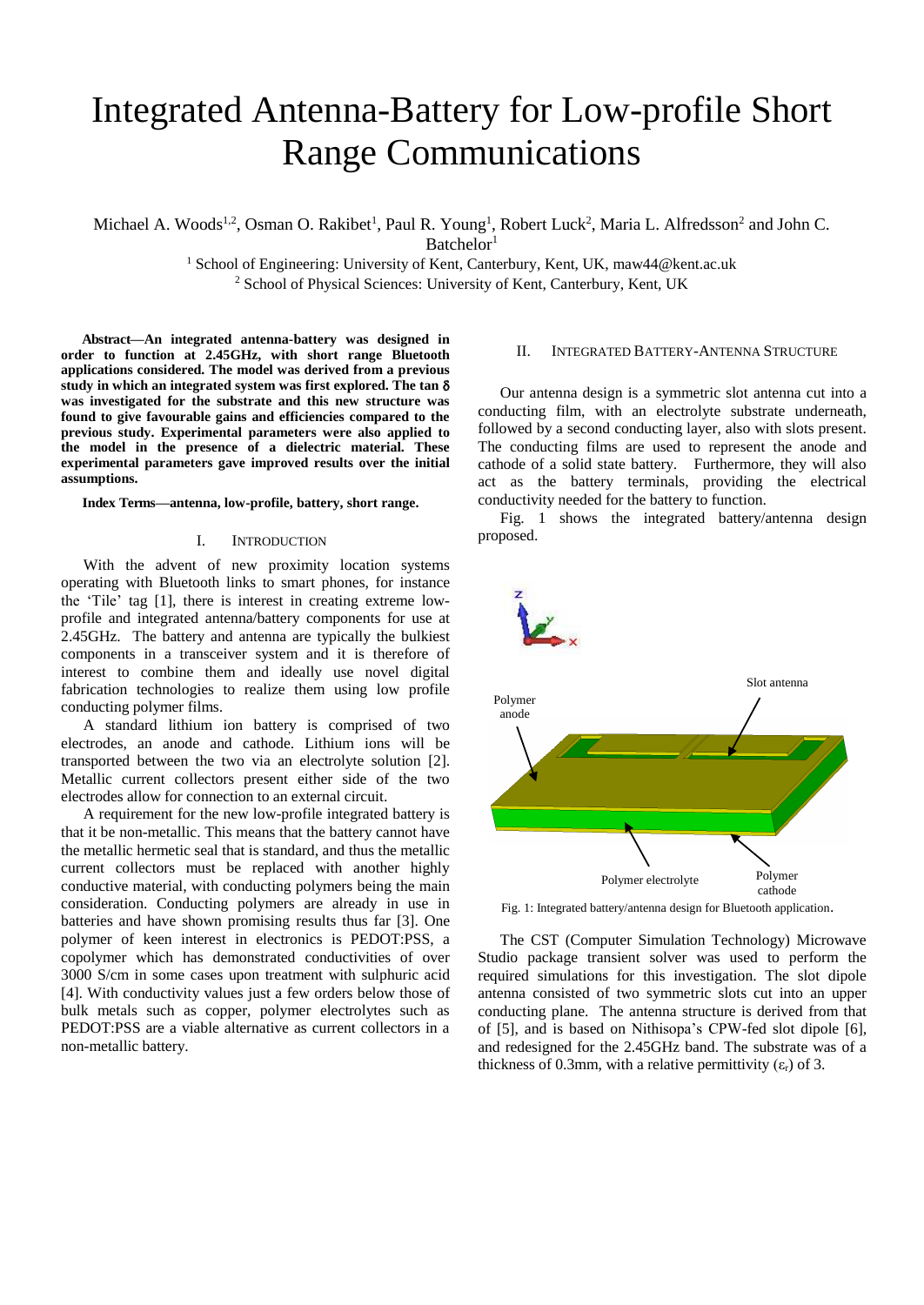

Fig. 2: (a) Dimensions for slot antenna, top plane (b) and bottom plane, (c) Simulated  $S<sub>11</sub>$  and (d) Simulated far-field at 2.45GHz.

 Both the upper and lower ground planes had a thickness of 0.018mm. The dipole slots in this particular structure were symmetrical, with a width and length (W1) and (L1), of 35mm and 4.1mm respectively. The end caps, or folded sections, on each slot were each of length (L2) and width (W2), 14.1mm and 7mm. The width of the feed slots (W3) was 0.5mm, with the gap between the two (W4) being 2.4mm. The CPW feed line for the antenna consisted of a length (L3) of 11mm. Slots were also present on the bottom ground plane with the slot beneath the co-planar wave guide feed of a length (L4) of 12mm and width (W5) of 16mm. The slot beneath the dipole was of a length (L5) 3mm and width (W6) 70mm.

 The antenna itself had an overall width of 80 mm with an overall length of 45mm. The substrate was initially simulated with a low-loss tan  $\delta$  value of 0.0009. A conductivity value of 1000 S/m was applied to the two conducting planes as might be expected for a good conducting polymer electrolyte. Figure 2 (a) and (b) show the upper and lower plane views of the structure along with the associated length and width parameters, followed by (c), the simulated  $S<sub>11</sub>$  results, and (d) the associated far-field results at 2.45GHz.

From the  $S_{11}$  results, we can see that the structure is noticeably lossy with an out of band loss of about 4dB. However, with our low range application in mind, this is not a concern. The -10dB fractional bandwidth was calculated to be about 28% and the antenna simulated total efficiency was -2.3dB with a gain of 2.8dB. This can be compared to that of [5] where efficiencies of about -2.2dB and gains of about 3.3dB at 2.6GHz were obtained.

The loss tangent of the substrate was then altered from 0.0009 to 0.9, as might be anticipated for a battery electrolyte. Here, we observed a reduction in gain to 0.3dB and a reduction in efficiency to -4.8dB. Once again, comparing this to [5] where an efficiency of -7.3dB at 2.6GHz was simulated for a loss tangent of 0.9, a noticeable improvement was achieved. Table I shows a summary of the results obtained from the initial structure of Fig. 2 compared with the results obtained from the previous study [5].

 This low profile slotted design is affected by dielectric loading when mounted on structures and a simulated investigation was carried out to ascertain how the antenna match and efficiency were altered when the antenna-battery was placed on a dielectric block of relative permittivity 2.3 and  $\tan \delta 0.09$ .

The antenna bandwidth and efficiency underwent a change upon dielectric loading and a few adjustments were made to the antenna in order to allow it to function again at 2.45GHz. The width of the antenna was reduced from 80mm to 75mm, while the width of the slots (W6) beneath the dipole were reduced from 70mm to 55mm. The substrate material parameters were kept constant with the tan  $\delta$  at 0.9. When mounted onto the dielectric with the altered dimensions, a bandwidth of 55% was observed, with an efficiency of -6.3dB and a gain of -1.7dB. This still gives a slight improvement in gain and efficiencies compared to the results of [5] in which the structure was not mounted onto any dielectric material.